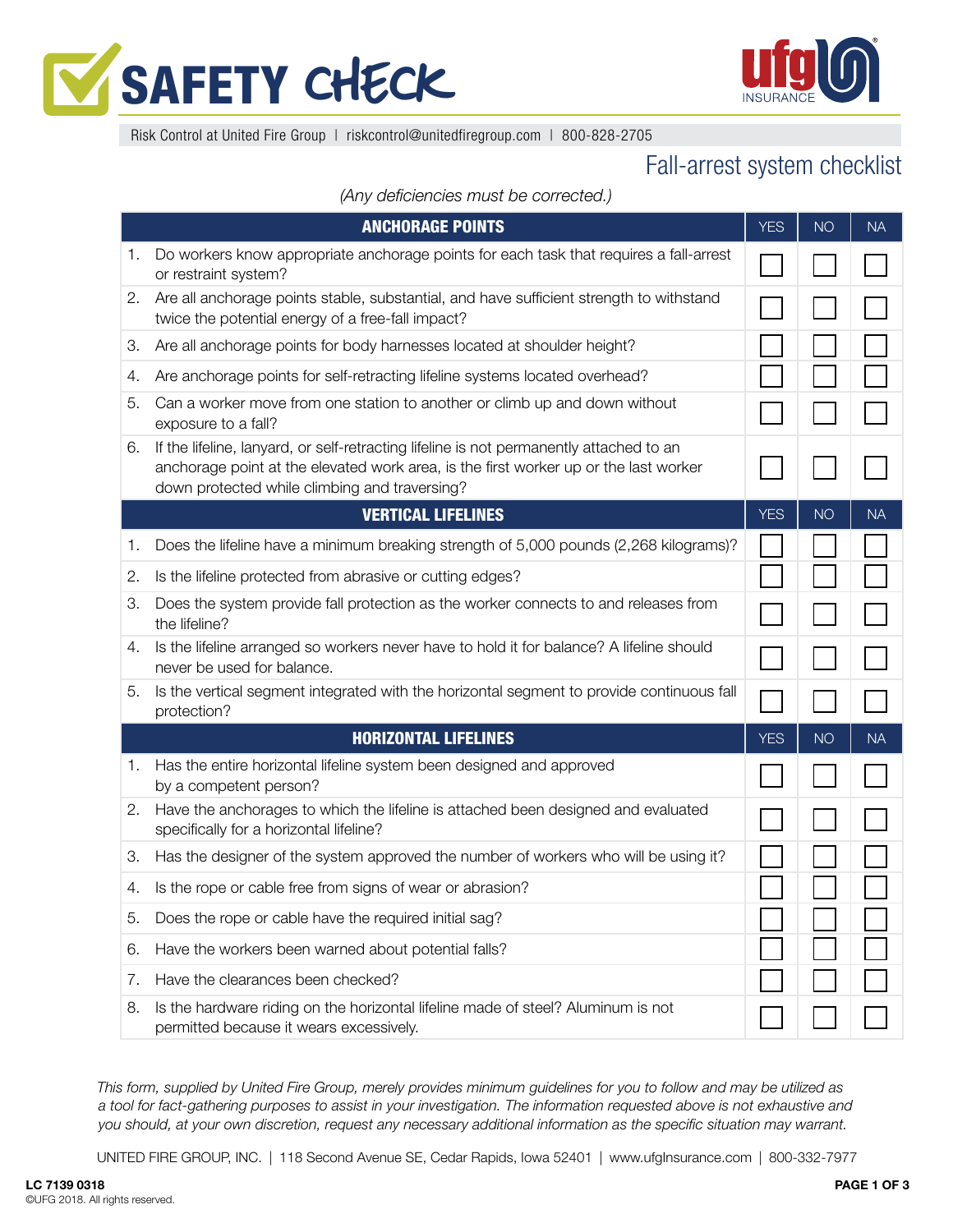



Risk Control at United Fire Group | riskcontrol@unitedfiregroup.com | 800-828-2705

## Fall-arrest system checklist

|    | <b>FALL ARRESTERS</b>                                                                                                                                       | <b>YES</b> | <b>NO</b> | <b>NA</b> |
|----|-------------------------------------------------------------------------------------------------------------------------------------------------------------|------------|-----------|-----------|
| 1. | Is the fall arrester compatible with the lifeline on which it is to be installed or operated?                                                               |            |           |           |
| 2. | Is the fall arrester in operational condition?                                                                                                              |            |           |           |
| 3. | Is the fall arrester equipped with a changeover lever that allows it to become a<br>stationary anchor on the lifeline?                                      |            |           |           |
| 4. | Is the fall arrester equipped with a locking mechanism that prevents unintentional<br>opening of the device and subsequent disengagement from the lifeline? |            |           |           |
| 5. | Is the fall arrester's "up" direction marked properly so that the equipment can be<br>attached to the line correctly?                                       |            |           |           |
| 6. | Is the fall arrester included in a regular maintenance program?                                                                                             |            |           |           |
|    | <b>LANYARDS</b>                                                                                                                                             | <b>YES</b> | <b>NO</b> | <b>NA</b> |
| 1. | Is the laynard length as short as necessary and in no case greater than 6 feet<br>$(1.8$ meters)?                                                           |            |           |           |
| 2. | Are manually adjustable lanyards used when it is desirable to be able to take slack<br>out of the lanyard?                                                  |            |           |           |
| З. | Does the lanyard have a shock-absorbing feature to limit the arresting forces<br>to 500-600 pounds (227-272 kilograms)?                                     |            |           |           |
| 4. | If the lanyard has a shock absorber, is it obvious to the user that the shock<br>absorber has been deployed?                                                |            |           |           |
| 5. | Is there a warning label, broken pouch, etc.?                                                                                                               |            |           |           |
| 6. | Have you prohibited tying of knots from the lanyard to the lifeline?<br>Mechanical rope grabs or fall arresters must be used.                               |            |           |           |
|    | <b>RETRACTABLE LIFELINE</b>                                                                                                                                 | <b>YES</b> | <b>NO</b> | <b>NA</b> |
| 1. | Are workers properly trained to use a retractable lifeline (RL)?                                                                                            |            |           |           |
| 2. | Is the RL under a regular maintenance and inspection program?                                                                                               |            |           |           |
| 3. | Is the end of the cable properly spliced? For example, use a thimble eye,<br>Flemish eye-spliced, or swaged fitting/ferrule.                                |            |           |           |
|    | <b>SNAP HOOK</b>                                                                                                                                            | <b>YES</b> | <b>NO</b> | <b>NA</b> |
| 1. | Have double-locking snap hooks been used?                                                                                                                   |            |           |           |
| 2. | Is the snap hook attached to the D-ring, eyebolt, or other hardware in a manner<br>approved by the manufacturer of the snap hook?                           |            |           |           |
| З. | Are snap hooks inspected regularly for stress, wear, distortion, and spring failure?                                                                        |            |           |           |
| 4. | Are snap hooks arranged so they are never connected to each other?<br>They should not be connected to each other.                                           |            |           |           |

*This form, supplied by United Fire Group, merely provides minimum guidelines for you to follow and may be utilized as a tool for fact-gathering purposes to assist in your investigation. The information requested above is not exhaustive and you should, at your own discretion, request any necessary additional information as the specific situation may warrant.*

UNITED FIRE GROUP, INC. | 118 Second Avenue SE, Cedar Rapids, Iowa 52401 | www.ufgInsurance.com | 800-332-7977